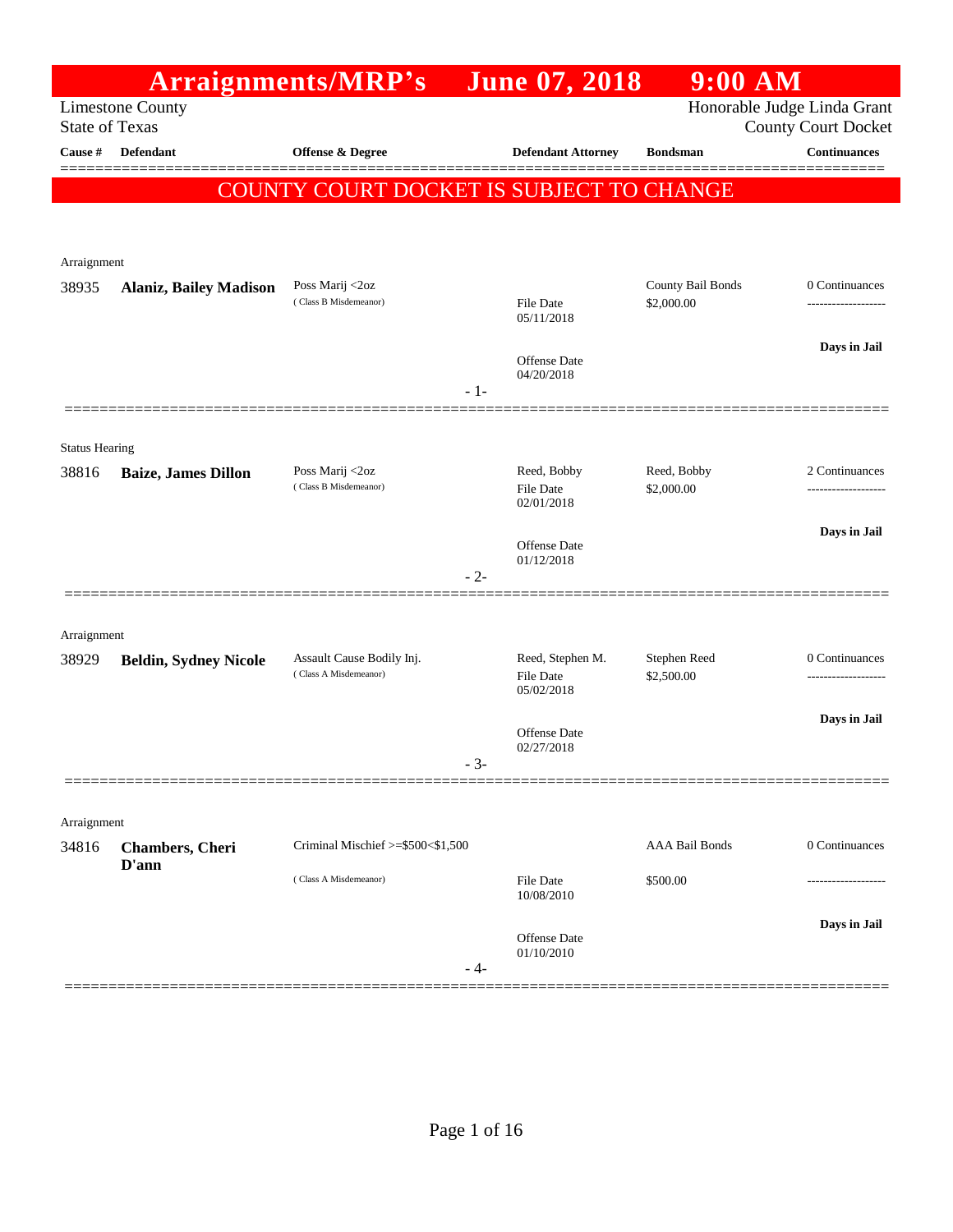|                       |                              | Arraignments/MRP's                       |       | <b>June 07, 2018</b>           | $9:00$ AM            |                             |
|-----------------------|------------------------------|------------------------------------------|-------|--------------------------------|----------------------|-----------------------------|
|                       | <b>Limestone County</b>      |                                          |       |                                |                      | Honorable Judge Linda Grant |
| <b>State of Texas</b> |                              |                                          |       |                                |                      | <b>County Court Docket</b>  |
| Cause #               | <b>Defendant</b>             | <b>Offense &amp; Degree</b>              |       | <b>Defendant Attorney</b>      | <b>Bondsman</b>      | <b>Continuances</b>         |
|                       |                              | COUNTY COURT DOCKET IS SUBJECT TO CHANGE |       |                                |                      |                             |
|                       |                              |                                          |       |                                |                      |                             |
|                       |                              |                                          |       |                                |                      |                             |
| Arraignment<br>38704  | Chambers, Cheri              | Bail Jumping And Fail To Appear          |       |                                | T Chapman Bail Bonds | 0 Continuances              |
|                       | D'ann                        |                                          |       |                                |                      |                             |
|                       |                              | (Class A Misdemeanor)                    |       | <b>File Date</b><br>10/25/2017 | \$1,000.00           |                             |
|                       |                              |                                          |       |                                |                      | Days in Jail                |
|                       |                              |                                          |       | Offense Date<br>10/05/2017     |                      |                             |
|                       |                              |                                          | $-5-$ |                                |                      |                             |
|                       |                              |                                          |       |                                |                      |                             |
| Arraignment           |                              |                                          |       |                                |                      |                             |
| 38907                 | <b>Chaves-Chavez, Julio</b>  | Viol Bond/Protective Order               |       | Reed, Justin                   | Reed, Justin         | 0 Continuances              |
|                       | <b>Daniel</b>                | (Class A Misdemeanor)                    |       | <b>File Date</b>               | \$2,500.00           |                             |
|                       |                              |                                          |       | 04/26/2018                     |                      |                             |
|                       |                              |                                          |       | Offense Date                   |                      | Days in Jail                |
|                       |                              |                                          | $-6-$ | 02/08/2018                     |                      |                             |
|                       |                              |                                          |       |                                |                      |                             |
| Arraignment           |                              |                                          |       |                                |                      |                             |
| 38958                 | Coffman, Tanya Nicole        | Poss Cs Pg $3 < 28g$                     |       | Martin, Chris E.               | County Bail Bonds    | 0 Continuances              |
|                       |                              | (Class A Misdemeanor)                    |       | <b>File Date</b><br>05/23/2018 | \$3,000.00           |                             |
|                       |                              |                                          |       |                                |                      | Days in Jail                |
|                       |                              |                                          |       | Offense Date<br>03/13/2018     |                      |                             |
|                       |                              |                                          | $-7-$ |                                |                      |                             |
|                       |                              |                                          |       |                                |                      |                             |
| Arraignment           |                              |                                          |       |                                |                      |                             |
| 38959                 | <b>Coffman, Tanya Nicole</b> | Poss Cs Pg $3 < 28g$                     |       | Martin, Chris E.               | County Bail Bonds    | 0 Continuances              |
|                       |                              | (Class A Misdemeanor)                    |       | File Date<br>05/23/2018        | \$3,000.00           |                             |
|                       |                              |                                          |       |                                |                      | Days in Jail                |
|                       |                              |                                          |       | Offense Date<br>03/13/2018     |                      |                             |
|                       |                              |                                          | $-8-$ |                                |                      |                             |
|                       |                              |                                          |       |                                |                      |                             |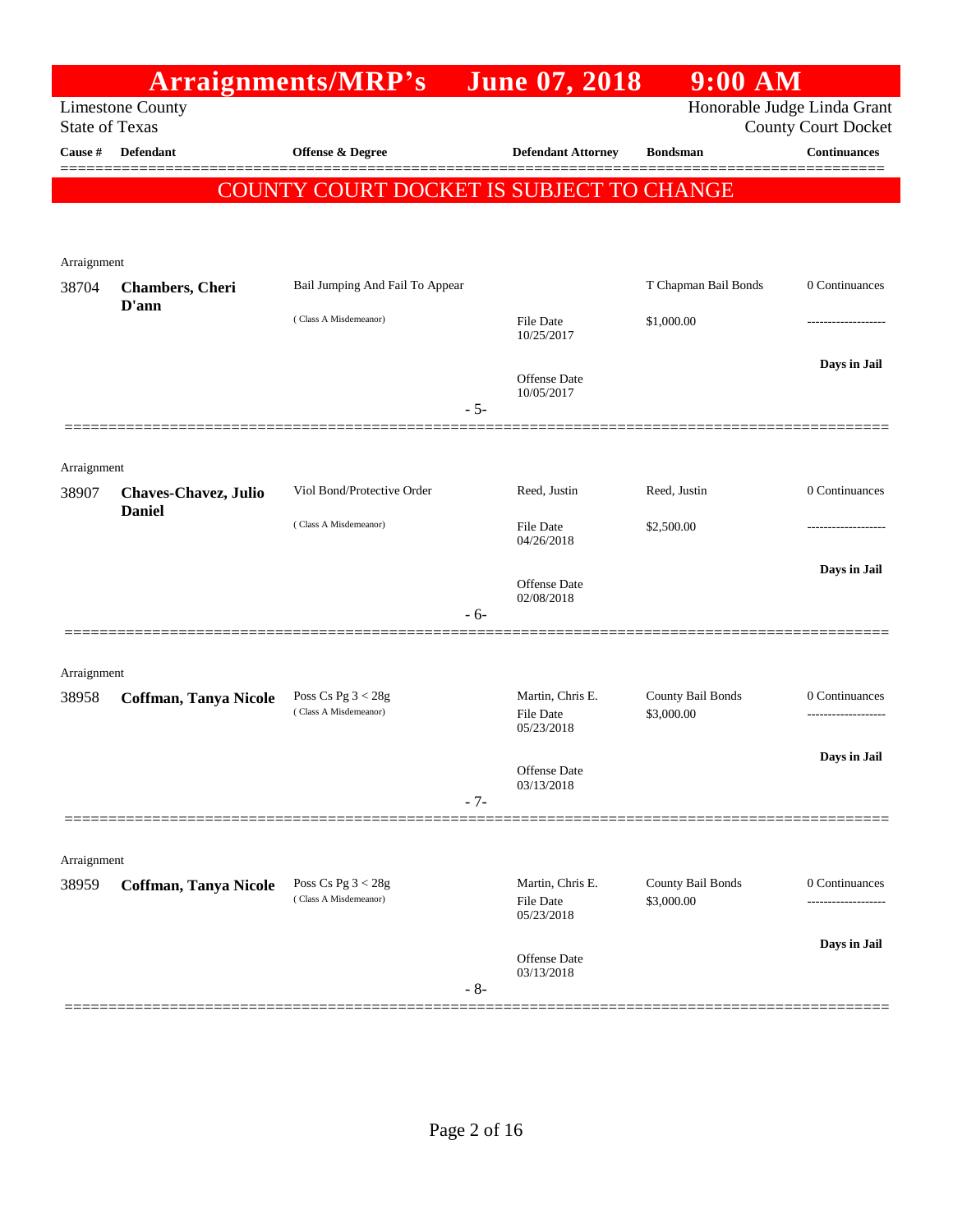|                       |                                                             | Arraignments/MRP's                                       |        | <b>June 07, 2018</b>           | $9:00$ AM                       |                            |
|-----------------------|-------------------------------------------------------------|----------------------------------------------------------|--------|--------------------------------|---------------------------------|----------------------------|
| <b>State of Texas</b> | <b>Limestone County</b>                                     |                                                          |        |                                | Honorable Judge Linda Grant     | <b>County Court Docket</b> |
| Cause #               | <b>Defendant</b>                                            | <b>Offense &amp; Degree</b>                              |        | <b>Defendant Attorney</b>      | <b>Bondsman</b>                 | <b>Continuances</b>        |
|                       |                                                             | <b>COUNTY COURT DOCKET IS SUBJECT TO CHANGE</b>          |        |                                |                                 | ========                   |
|                       |                                                             |                                                          |        |                                |                                 |                            |
| Arraignment           |                                                             |                                                          |        |                                |                                 |                            |
| 38954                 | <b>Cooper, Charles</b><br>Edward                            | Driving W/Lic Inv W/Prev<br>Conv/Susp/W/O Fin Res        |        |                                | County Bail Bonds               | 0 Continuances             |
|                       |                                                             | (Class B Misdemeanor)                                    |        | File Date<br>05/23/2018        | \$1,500.00                      |                            |
|                       |                                                             |                                                          | $-9-$  | Offense Date<br>04/02/2018     |                                 | Days in Jail               |
|                       |                                                             |                                                          |        |                                |                                 |                            |
| Arraignment           |                                                             |                                                          |        |                                |                                 |                            |
| 38952                 | <b>Costello, Chase Phillip</b>                              | Harrassment<br>(Class B Misdemeanor)                     |        | <b>File Date</b><br>05/18/2018 | County Bail Bonds<br>\$1,000.00 | 0 Continuances             |
|                       |                                                             |                                                          |        | Offense Date                   |                                 | Days in Jail               |
|                       |                                                             |                                                          | $-10-$ | 02/21/2018                     |                                 |                            |
|                       | Hearing On Motion To Revoke Probation                       |                                                          |        |                                |                                 |                            |
| 38265                 | <b>Crowley, Brad Keith</b>                                  | Theft Prop>=\$500<\$1,500; Motion To                     |        |                                | International Fidelity Ins Co   | 0 Continuances             |
|                       |                                                             | Adjudicate<br>(Class B Misdemeanor; Class B Misdemeanor) |        | File Date<br>12/02/2016        | \$500.00                        |                            |
|                       |                                                             |                                                          |        | Offense Date<br>02/18/2015;    |                                 | Days in Jail               |
|                       |                                                             |                                                          | $-11-$ | 03/01/2018                     |                                 |                            |
|                       |                                                             |                                                          |        |                                |                                 |                            |
| 38435                 | Hearing On Motion To Revoke Probation<br>Darby, Levin Wayne | Poss Marij <2oz; Motion To Adjudicate                    |        |                                | County Bail Bonds               | 0 Continuances             |
|                       |                                                             | (Class B Misdemeanor; Class B Misdemeanor)               |        | <b>File Date</b><br>04/24/2017 | \$4,000.00                      |                            |
|                       |                                                             |                                                          |        | Offense Date<br>03/16/2017;    |                                 | Days in Jail               |
|                       |                                                             |                                                          | $-12-$ | 05/03/2018                     |                                 |                            |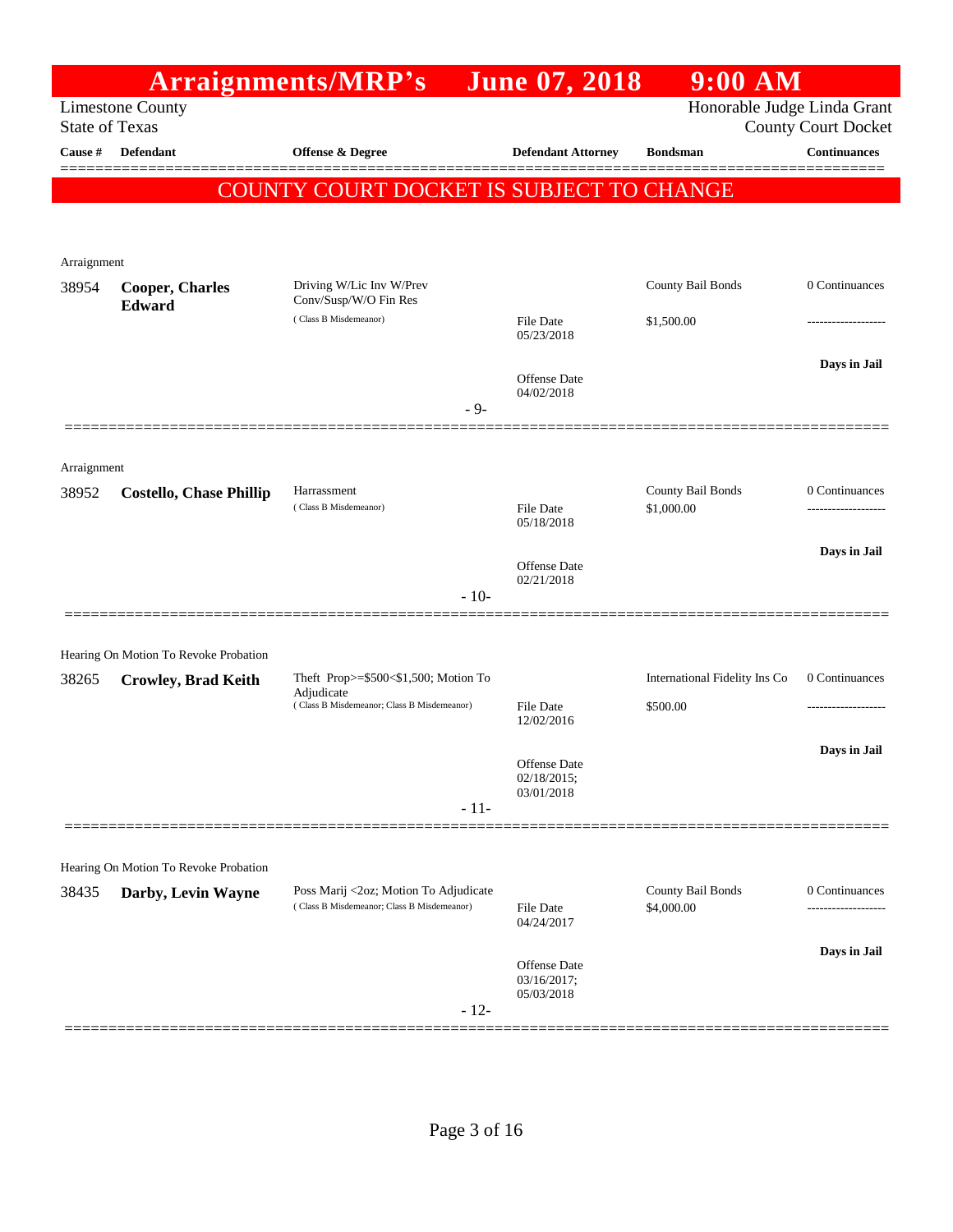|                                                  |                                                                  |                                        |                                                                                                                                                                                                           | $9:00$ AM                                                        |                                                                  |
|--------------------------------------------------|------------------------------------------------------------------|----------------------------------------|-----------------------------------------------------------------------------------------------------------------------------------------------------------------------------------------------------------|------------------------------------------------------------------|------------------------------------------------------------------|
| <b>Limestone County</b><br><b>State of Texas</b> |                                                                  |                                        |                                                                                                                                                                                                           |                                                                  | Honorable Judge Linda Grant<br><b>County Court Docket</b>        |
| Defendant                                        | Offense & Degree                                                 |                                        |                                                                                                                                                                                                           | <b>Bondsman</b>                                                  | <b>Continuances</b>                                              |
|                                                  |                                                                  |                                        |                                                                                                                                                                                                           |                                                                  |                                                                  |
|                                                  |                                                                  |                                        |                                                                                                                                                                                                           |                                                                  |                                                                  |
|                                                  |                                                                  |                                        |                                                                                                                                                                                                           |                                                                  |                                                                  |
| Dixon, Kaitlyn Brooke                            |                                                                  |                                        | Reed, Stephen M.                                                                                                                                                                                          | County Bail Bonds                                                | 0 Continuances                                                   |
|                                                  | (Class A Misdemeanor)                                            |                                        | <b>File Date</b><br>02/17/2017                                                                                                                                                                            | \$7,500.00                                                       |                                                                  |
|                                                  |                                                                  |                                        | <b>Offense</b> Date<br>01/21/2017                                                                                                                                                                         |                                                                  | Days in Jail                                                     |
|                                                  |                                                                  |                                        |                                                                                                                                                                                                           |                                                                  |                                                                  |
| Show Cause Hearing                               |                                                                  |                                        |                                                                                                                                                                                                           |                                                                  |                                                                  |
| Douglass, Mitchell                               |                                                                  |                                        |                                                                                                                                                                                                           | County Bail Bonds                                                | 0 Continuances                                                   |
|                                                  | (Class A Misdemeanor)                                            |                                        | <b>File Date</b><br>08/21/2017                                                                                                                                                                            | \$3,000.00                                                       |                                                                  |
|                                                  |                                                                  |                                        |                                                                                                                                                                                                           |                                                                  | Days in Jail                                                     |
|                                                  |                                                                  |                                        | 07/11/2017                                                                                                                                                                                                |                                                                  |                                                                  |
|                                                  |                                                                  |                                        |                                                                                                                                                                                                           |                                                                  |                                                                  |
| Hearing On Motion To Revoke Probation            |                                                                  |                                        |                                                                                                                                                                                                           |                                                                  |                                                                  |
| Eagans-Robinson,                                 |                                                                  |                                        |                                                                                                                                                                                                           | County Bail Bonds                                                | 2 Continuances                                                   |
|                                                  | (Class B Misdemeanor; Class B Misdemeanor)                       |                                        | <b>File Date</b><br>03/29/2016                                                                                                                                                                            | \$4,000.00                                                       | .                                                                |
|                                                  |                                                                  |                                        | Offense Date<br>02/05/2016;                                                                                                                                                                               |                                                                  | Days in Jail                                                     |
|                                                  |                                                                  |                                        | 11/02/2017                                                                                                                                                                                                |                                                                  |                                                                  |
|                                                  |                                                                  |                                        |                                                                                                                                                                                                           |                                                                  |                                                                  |
| Arraignment                                      |                                                                  |                                        |                                                                                                                                                                                                           |                                                                  |                                                                  |
| Ferguson, Daryl Glen,                            | Member                                                           |                                        |                                                                                                                                                                                                           | County Bail Bonds                                                | 0 Continuances                                                   |
|                                                  | (Class A Misdemeanor)                                            |                                        | <b>File Date</b><br>04/30/2018                                                                                                                                                                            | \$3,000.00                                                       |                                                                  |
|                                                  |                                                                  |                                        |                                                                                                                                                                                                           |                                                                  | Days in Jail                                                     |
|                                                  |                                                                  |                                        | 03/25/2018                                                                                                                                                                                                |                                                                  |                                                                  |
|                                                  | Show Cause Hearing<br><b>Geen</b><br><b>Zachary Scott</b><br>Jr. | Arraignments/MRP's<br>Member<br>Member | Assault Causes Bodily Injury Family<br>$-13-$<br>Assault Causes Bodily Injury Family<br>$-14-$<br>Poss Marij <2oz; Motion To Adjudicate<br>$-15-$<br><b>Assault Causes Bodily Injury Family</b><br>$-16-$ | <b>Defendant Attorney</b><br><b>Offense</b> Date<br>Offense Date | <b>June 07, 2018</b><br>COUNTY COURT DOCKET IS SUBJECT TO CHANGE |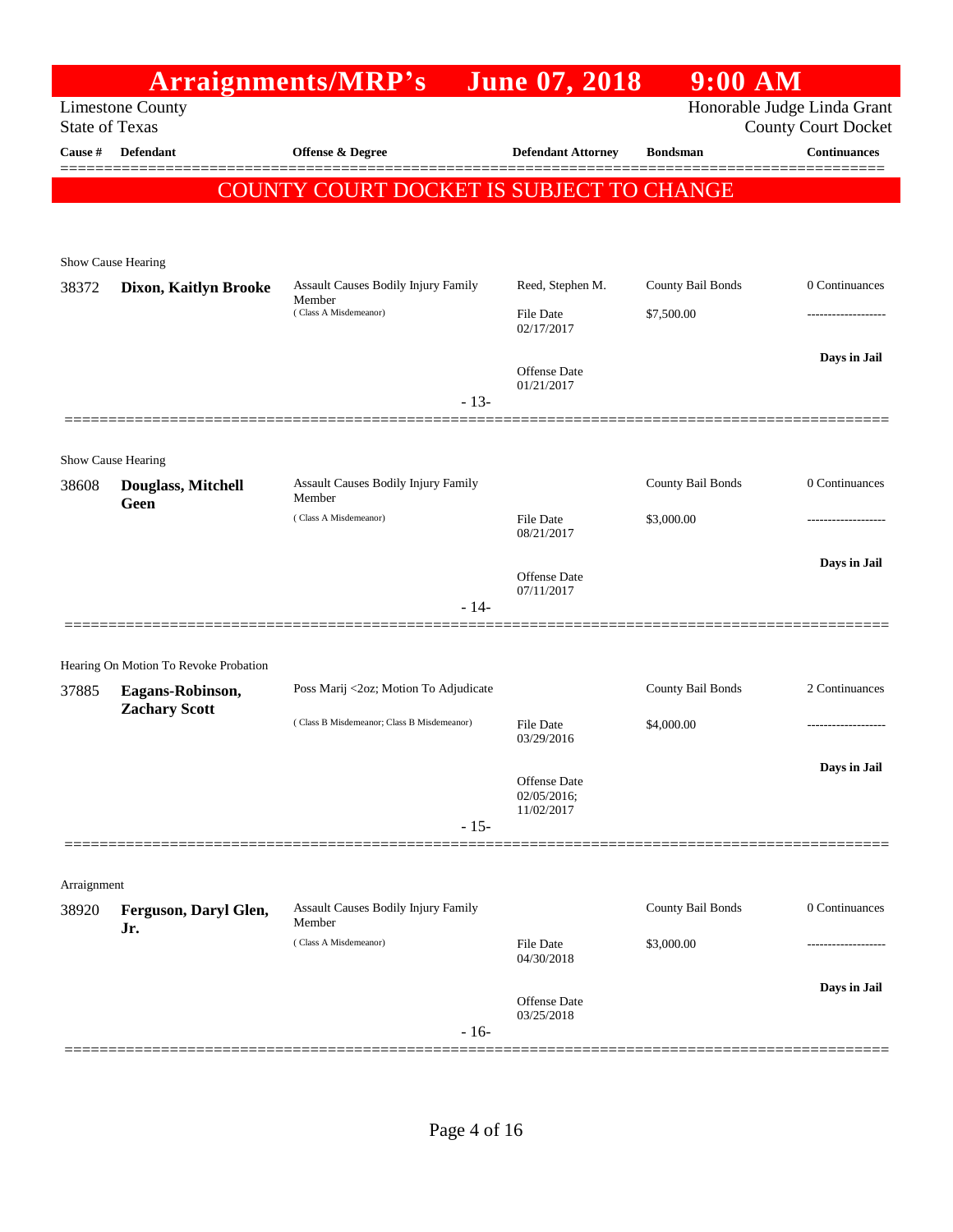|             |                                                  | <b>Arraignments/MRP's</b>                                                           | <b>June 07, 2018</b>                             | <b>9:00 AM</b>                          |                                       |
|-------------|--------------------------------------------------|-------------------------------------------------------------------------------------|--------------------------------------------------|-----------------------------------------|---------------------------------------|
|             | <b>Limestone County</b><br><b>State of Texas</b> |                                                                                     |                                                  | Honorable Judge Linda Grant             | <b>County Court Docket</b>            |
| Cause #     | <b>Defendant</b>                                 | <b>Offense &amp; Degree</b>                                                         | <b>Defendant Attorney</b>                        | <b>Bondsman</b>                         | <b>Continuances</b>                   |
|             |                                                  |                                                                                     |                                                  |                                         |                                       |
|             |                                                  | COUNTY COURT DOCKET IS SUBJECT TO CHANGE                                            |                                                  |                                         |                                       |
|             | Hearing On Motion To Revoke Probation            |                                                                                     |                                                  |                                         |                                       |
| 38623       | <b>Fleming, Dandre</b>                           | Poss Marij <2oz; Motion To Adjudicate<br>(Class B Misdemeanor; Class B Misdemeanor) | File Date<br>08/28/2017                          | <b>Bad Boy Bail Bonds</b><br>\$4,000.00 | 1 Continuances<br>------------------- |
|             |                                                  |                                                                                     | <b>Offense Date</b><br>07/28/2017;<br>12/12/2017 |                                         | Days in Jail                          |
|             |                                                  | $-17-$                                                                              |                                                  |                                         |                                       |
|             | Hearing On Motion To Revoke Probation            |                                                                                     |                                                  |                                         |                                       |
| 38197       | <b>Gage, Gavin Ellis</b>                         | Poss Cs Pg 3 < 28g; Motion To<br>Adjudicate                                         |                                                  | Ace Bail Bonds - Crockett               | 0 Continuances                        |
|             |                                                  | (Class A Misdemeanor; Class A Misdemeanor)                                          | <b>File Date</b><br>10/07/2016                   | \$5,000.00                              | ------------------                    |
|             |                                                  |                                                                                     | <b>Offense Date</b><br>09/11/2016;<br>03/02/2018 |                                         | Days in Jail                          |
|             |                                                  | $-18-$                                                                              |                                                  |                                         |                                       |
| Arraignment |                                                  |                                                                                     |                                                  |                                         |                                       |
| 38955       | Garcia, Cesar Cesareo                            | Driving W/Lic Inv W/Prev<br>Conv/Susp/W/O Fin Res                                   |                                                  | County Bail Bonds                       | 0 Continuances                        |
|             |                                                  | (Class B Misdemeanor)                                                               | <b>File Date</b><br>05/23/2018                   | \$2,000.00                              | -------------------                   |
|             |                                                  |                                                                                     | Offense Date                                     |                                         | Days in Jail                          |
|             |                                                  | $-19-$                                                                              | 04/28/2018                                       |                                         |                                       |
| Arraignment |                                                  |                                                                                     |                                                  |                                         |                                       |
| 38956       | Garcia, Cesar Cesareo                            | Poss Marij <2oz<br>(Class B Misdemeanor)                                            | <b>File Date</b>                                 | County Bail Bonds<br>\$2,000.00         | 0 Continuances                        |
|             |                                                  |                                                                                     | 05/23/2018                                       |                                         |                                       |
|             |                                                  | $-20-$                                                                              | Offense Date<br>04/28/2018                       |                                         | Days in Jail                          |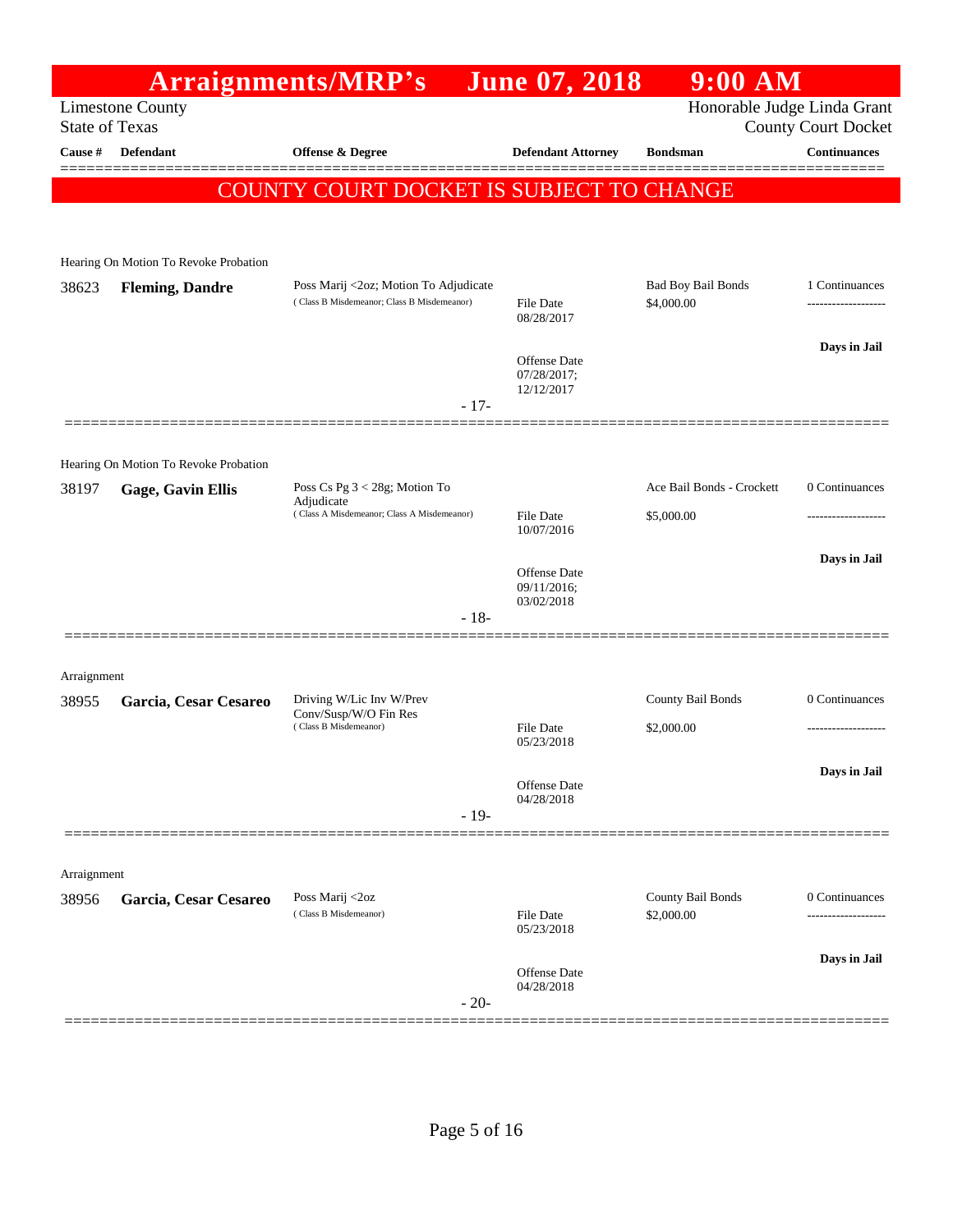|                       |                             | Arraignments/MRP's                                |        | <b>June 07, 2018</b>                       | $9:00$ AM                              |                                                           |
|-----------------------|-----------------------------|---------------------------------------------------|--------|--------------------------------------------|----------------------------------------|-----------------------------------------------------------|
| <b>State of Texas</b> | <b>Limestone County</b>     |                                                   |        |                                            |                                        | Honorable Judge Linda Grant<br><b>County Court Docket</b> |
| Cause #               | <b>Defendant</b>            | Offense & Degree                                  |        | <b>Defendant Attorney</b>                  | <b>Bondsman</b>                        | <b>Continuances</b>                                       |
|                       |                             | COUNTY COURT DOCKET IS SUBJECT TO CHANGE          |        |                                            |                                        |                                                           |
|                       |                             |                                                   |        |                                            |                                        |                                                           |
| Arraignment           |                             |                                                   |        |                                            |                                        |                                                           |
| 38908                 | <b>Gourley, David Louis</b> | Poss Marij <2oz<br>(Class B Misdemeanor)          |        | Moore, David E.<br>File Date<br>04/26/2018 | <b>County Bail Bonds</b><br>\$2,000.00 | 0 Continuances                                            |
|                       |                             |                                                   | $-21-$ | Offense Date<br>02/23/2018                 |                                        | <b>34 Days in Jail</b>                                    |
|                       |                             |                                                   |        |                                            |                                        |                                                           |
| Arraignment           |                             |                                                   |        |                                            |                                        |                                                           |
| 38900                 | <b>Grafton, Tyler Lane</b>  | Driving W/Lic Inv W/Prev<br>Conv/Susp/W/O Fin Res |        |                                            | <b>County Bail Bonds</b>               | 0 Continuances                                            |
|                       |                             | (Class B Misdemeanor)                             |        | File Date<br>04/25/2018                    | \$1,000.00                             |                                                           |
|                       |                             |                                                   |        |                                            |                                        | Days in Jail                                              |
|                       |                             |                                                   | $-22-$ | <b>Offense</b> Date<br>01/07/2018          |                                        |                                                           |
| Arraignment           |                             |                                                   |        |                                            |                                        |                                                           |
| 38934                 | <b>Gray, Travion Diquin</b> | Poss Marij <2oz                                   |        |                                            | <b>County Bail Bonds</b>               | 0 Continuances                                            |
|                       |                             | (Class B Misdemeanor)                             |        | <b>File Date</b><br>05/11/2018             | \$2,000.00                             |                                                           |
|                       |                             |                                                   |        |                                            |                                        | Days in Jail                                              |
|                       |                             |                                                   |        | Offense Date<br>02/21/2018                 |                                        |                                                           |
|                       |                             |                                                   | $-23-$ |                                            |                                        |                                                           |
| Arraignment           |                             |                                                   |        |                                            |                                        |                                                           |
| 38946                 | Green, Amanda               | Poss Marij <2oz                                   |        | Reed, Justin                               | Reed, Justin                           | 0 Continuances                                            |
|                       | <b>Amador</b>               | (Class B Misdemeanor)                             |        | <b>File Date</b><br>05/18/2018             | \$2,000.00                             |                                                           |
|                       |                             |                                                   | $-24-$ | Offense Date<br>02/05/2018                 |                                        | Days in Jail                                              |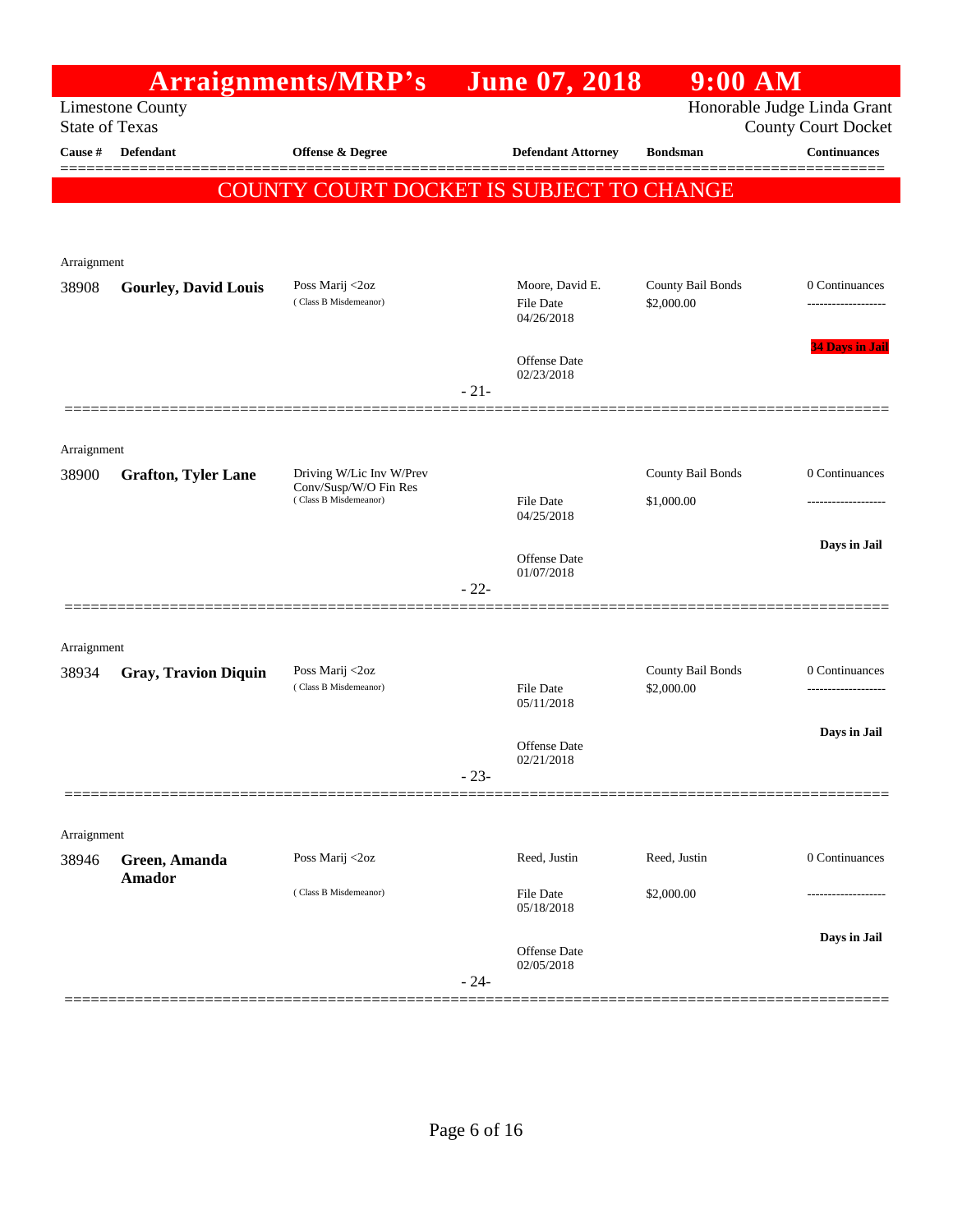|                       |                         | Arraignments/MRP's                            |        | <b>June 07, 2018</b>           | $9:00$ AM                       |                             |
|-----------------------|-------------------------|-----------------------------------------------|--------|--------------------------------|---------------------------------|-----------------------------|
|                       | <b>Limestone County</b> |                                               |        |                                |                                 | Honorable Judge Linda Grant |
| <b>State of Texas</b> |                         |                                               |        |                                |                                 | <b>County Court Docket</b>  |
| Cause #               | <b>Defendant</b>        | Offense & Degree                              |        | <b>Defendant Attorney</b>      | <b>Bondsman</b>                 | <b>Continuances</b>         |
|                       |                         | COUNTY COURT DOCKET IS SUBJECT TO CHANGE      |        |                                |                                 |                             |
|                       |                         |                                               |        |                                |                                 |                             |
|                       |                         |                                               |        |                                |                                 |                             |
| Arraignment<br>38917  | Guzman, Juan            | Criminal Trespass                             |        | Spivey, Shirley                | County Bail Bonds               | 0 Continuances              |
|                       | <b>Antonio</b>          |                                               |        |                                |                                 |                             |
|                       |                         | (Class B Misdemeanor)                         |        | <b>File Date</b><br>04/30/2018 | \$7,500.00                      |                             |
|                       |                         |                                               |        |                                |                                 | Days in Jail                |
|                       |                         |                                               |        | Offense Date<br>01/25/2018     |                                 |                             |
|                       |                         |                                               | $-25-$ |                                |                                 |                             |
|                       |                         |                                               |        |                                |                                 |                             |
| Arraignment           |                         |                                               |        |                                |                                 |                             |
| 38918                 | Guzman, Juan            | <b>Evading Arrest Detention</b>               |        | Spivey, Shirley                | County Bail Bonds               | 0 Continuances              |
|                       | <b>Antonio</b>          | (Class A Misdemeanor)                         |        | <b>File Date</b>               | \$3,000.00                      |                             |
|                       |                         |                                               |        | 04/30/2018                     |                                 |                             |
|                       |                         |                                               |        | Offense Date                   |                                 | Days in Jail                |
|                       |                         |                                               | $-26-$ | 01/25/2018                     |                                 |                             |
|                       |                         |                                               |        |                                |                                 |                             |
|                       |                         |                                               |        |                                |                                 |                             |
| Arraignment<br>38919  | Guzman, Juan            | Criminal Mischief >=\$100<\$750               |        | Spivey, Shirley                | County Bail Bonds               | 0 Continuances              |
|                       | <b>Antonio</b>          |                                               |        |                                |                                 |                             |
|                       |                         | (Class B Misdemeanor)                         |        | <b>File Date</b><br>04/30/2018 | \$2,000.00                      |                             |
|                       |                         |                                               |        |                                |                                 | Days in Jail                |
|                       |                         |                                               |        | Offense Date<br>01/25/2018     |                                 |                             |
|                       |                         |                                               | $-27-$ |                                |                                 |                             |
|                       |                         |                                               |        |                                |                                 |                             |
| Arraignment           |                         |                                               |        |                                |                                 |                             |
| 38944                 | Hood, Robert Lee, Jr.   | Poss Marij >2oz<=4oz<br>(Class A Misdemeanor) |        | <b>File Date</b>               | County Bail Bonds<br>\$3,000.00 | 0 Continuances              |
|                       |                         |                                               |        | 05/18/2018                     |                                 |                             |
|                       |                         |                                               |        |                                |                                 | Days in Jail                |
|                       |                         |                                               |        | Offense Date<br>04/08/2018     |                                 |                             |
|                       |                         |                                               | $-28-$ |                                |                                 |                             |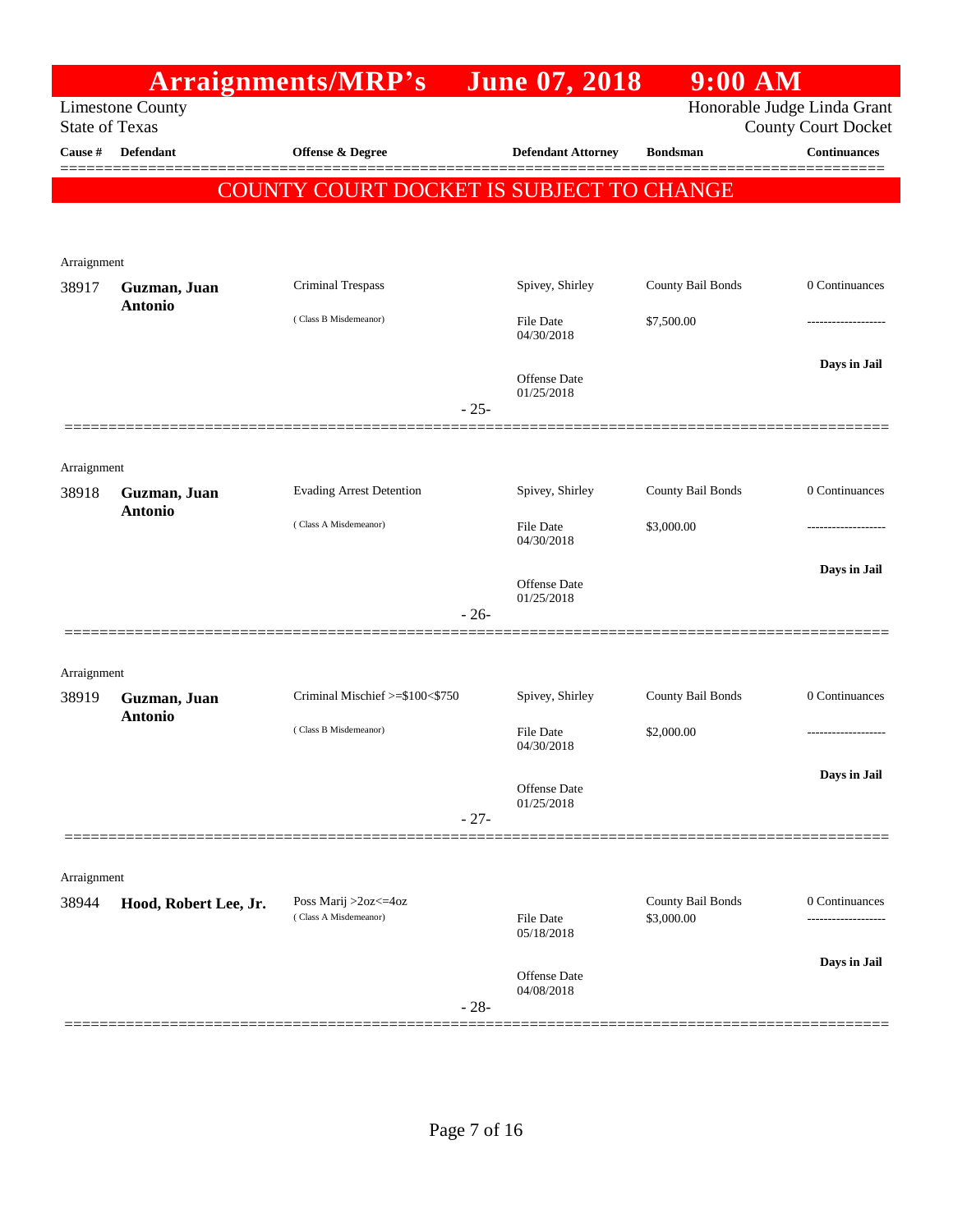|                       |                                   | <b>Arraignments/MRP's</b>                                |        | <b>June 07, 2018</b>           | $9:00$ AM                              |                                                           |
|-----------------------|-----------------------------------|----------------------------------------------------------|--------|--------------------------------|----------------------------------------|-----------------------------------------------------------|
| <b>State of Texas</b> | <b>Limestone County</b>           |                                                          |        |                                |                                        | Honorable Judge Linda Grant<br><b>County Court Docket</b> |
| Cause #               | <b>Defendant</b>                  | Offense & Degree                                         |        | <b>Defendant Attorney</b>      | <b>Bondsman</b>                        | <b>Continuances</b>                                       |
|                       |                                   | COUNTY COURT DOCKET IS SUBJECT TO CHANGE                 |        |                                |                                        |                                                           |
|                       |                                   |                                                          |        |                                |                                        |                                                           |
| Arraignment           |                                   |                                                          |        |                                |                                        |                                                           |
| 38922                 | Hutchison, Adam<br><b>Dontray</b> | Driving W/Lic Inv W/Prev<br>Conv/Susp/W/O Fin Res        |        |                                | County Bail Bonds                      | 0 Continuances                                            |
|                       |                                   | (Class B Misdemeanor)                                    |        | <b>File Date</b><br>04/30/2018 | \$2,000.00                             |                                                           |
|                       |                                   |                                                          |        | Offense Date                   |                                        | Days in Jail                                              |
|                       |                                   |                                                          | $-29-$ | 03/19/2018                     |                                        |                                                           |
| Arraignment           |                                   |                                                          |        |                                |                                        |                                                           |
| 38923                 | Hutchison, Adam<br><b>Dontray</b> | Poss Marij <2oz                                          |        |                                | County Bail Bonds                      | 0 Continuances                                            |
|                       |                                   | (Class B Misdemeanor)                                    |        | <b>File Date</b><br>04/30/2018 | \$2,000.00                             |                                                           |
|                       |                                   |                                                          |        | Offense Date                   |                                        | Days in Jail                                              |
|                       |                                   |                                                          | $-30-$ | 03/19/2018                     |                                        |                                                           |
| Arraignment           |                                   |                                                          |        |                                |                                        |                                                           |
| 38940                 | James, Benedette                  | Poss Marij <2oz                                          |        |                                | County Bail Bonds                      | 0 Continuances                                            |
|                       | <b>Makipa</b>                     | (Class B Misdemeanor)                                    |        | File Date<br>05/11/2018        | \$2,500.00                             |                                                           |
|                       |                                   |                                                          |        | Offense Date                   |                                        | Days in Jail                                              |
|                       |                                   |                                                          | $-31-$ | 04/07/2018                     |                                        |                                                           |
|                       |                                   |                                                          |        |                                |                                        |                                                           |
| Arraignment           |                                   |                                                          |        |                                |                                        |                                                           |
| 38906                 | <b>Jones, Michael Issiah</b>      | <b>Evading Arrest Detention</b><br>(Class A Misdemeanor) |        | <b>File Date</b><br>04/26/2018 | <b>County Bail Bonds</b><br>\$2,000.00 | 0 Continuances<br>.                                       |
|                       |                                   |                                                          |        |                                |                                        | Days in Jail                                              |
|                       |                                   |                                                          | $-32-$ | Offense Date<br>03/31/2018     |                                        |                                                           |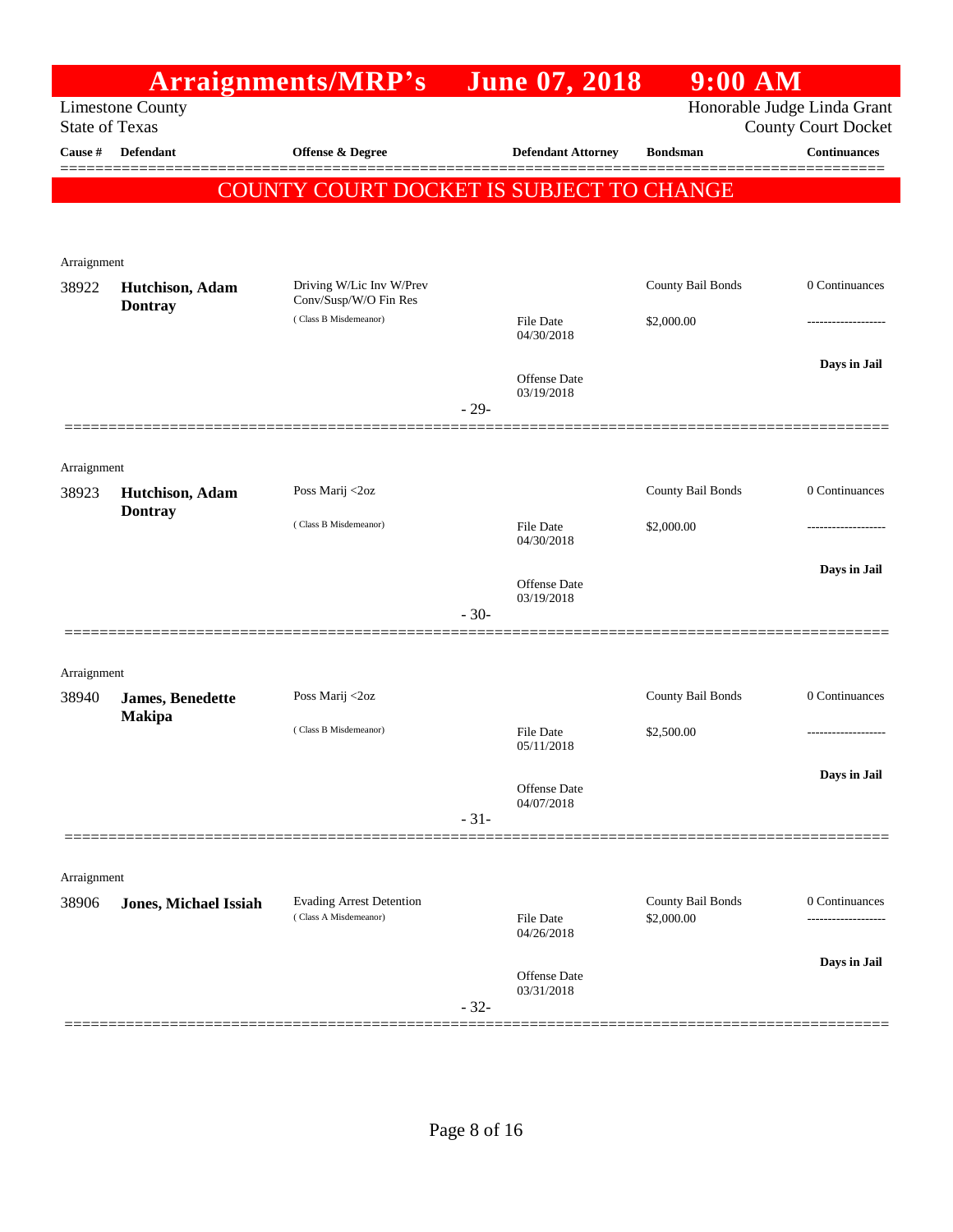|                       |                           | Arraignments/MRP's                                 | <b>June 07, 2018</b>              | $9:00$ AM                       |                                                           |
|-----------------------|---------------------------|----------------------------------------------------|-----------------------------------|---------------------------------|-----------------------------------------------------------|
| <b>State of Texas</b> | <b>Limestone County</b>   |                                                    |                                   |                                 | Honorable Judge Linda Grant<br><b>County Court Docket</b> |
| Cause #               | <b>Defendant</b>          | Offense & Degree                                   | <b>Defendant Attorney</b>         | <b>Bondsman</b>                 | <b>Continuances</b>                                       |
|                       |                           | COUNTY COURT DOCKET IS SUBJECT TO CHANGE           |                                   |                                 |                                                           |
|                       |                           |                                                    |                                   |                                 |                                                           |
| Arraignment<br>38950  | <b>King, James Edward</b> | Display Fictitious License Plate                   |                                   | County Bail Bonds               | 0 Continuances                                            |
|                       |                           | (Class B Misdemeanor)                              | <b>File Date</b><br>05/18/2018    | \$1,500.00                      |                                                           |
|                       |                           |                                                    | Offense Date<br>05/05/2018        |                                 | Days in Jail                                              |
|                       |                           |                                                    | $-33-$                            |                                 |                                                           |
| Arraignment           |                           |                                                    |                                   |                                 |                                                           |
| 38951                 | <b>King, James Edward</b> | Poss Marij <2oz<br>(Class B Misdemeanor)           | <b>File Date</b><br>05/18/2018    | County Bail Bonds<br>\$1,500.00 | 0 Continuances                                            |
|                       |                           |                                                    | <b>Offense</b> Date               |                                 | Days in Jail                                              |
|                       | ==================        |                                                    | 05/05/2018<br>$-34-$              |                                 |                                                           |
| Arraignment           |                           |                                                    |                                   |                                 |                                                           |
| 38939                 | Kinney, Kenneth           | Poss Marij <2oz                                    |                                   | County Bail Bonds               | 0 Continuances                                            |
|                       | Dewayne, Jr.              | (Class B Misdemeanor)                              | File Date<br>05/11/2018           | \$2,500.00                      |                                                           |
|                       |                           |                                                    | <b>Offense Date</b><br>04/07/2018 |                                 | Days in Jail                                              |
|                       |                           |                                                    | $-35-$                            |                                 |                                                           |
| Arraignment           |                           |                                                    |                                   |                                 |                                                           |
| 37680                 | Lynch, Clayton            | Theft Prop>=\$500<\$1,500<br>(Class A Misdemeanor) | <b>File Date</b><br>10/16/2015    | County Bail Bonds<br>\$1,000.00 | 0 Continuances                                            |
|                       |                           |                                                    | <b>Offense Date</b>               |                                 | Days in Jail                                              |
|                       |                           |                                                    | 01/22/2015<br>$-36-$              |                                 |                                                           |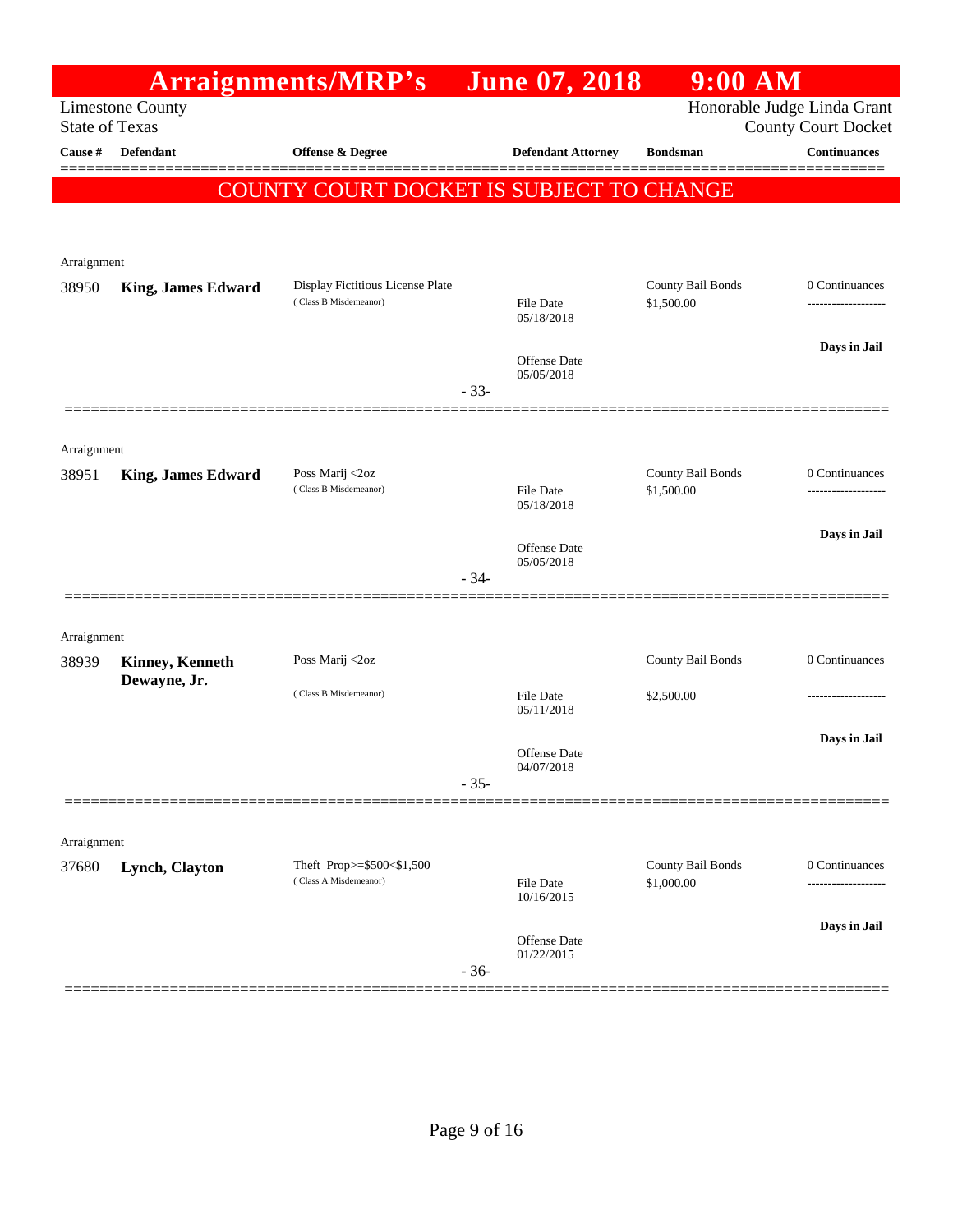|                       |                                       | Arraignments/MRP's                                           |        | <b>June 07, 2018</b>                           | $9:00$ AM                       |                                                           |
|-----------------------|---------------------------------------|--------------------------------------------------------------|--------|------------------------------------------------|---------------------------------|-----------------------------------------------------------|
| <b>State of Texas</b> | <b>Limestone County</b>               |                                                              |        |                                                |                                 | Honorable Judge Linda Grant<br><b>County Court Docket</b> |
| Cause #               | <b>Defendant</b>                      | Offense & Degree                                             |        | <b>Defendant Attorney</b>                      | <b>Bondsman</b>                 | <b>Continuances</b>                                       |
|                       |                                       |                                                              |        |                                                |                                 |                                                           |
|                       |                                       | COUNTY COURT DOCKET IS SUBJECT TO CHANGE                     |        |                                                |                                 |                                                           |
|                       |                                       |                                                              |        |                                                |                                 |                                                           |
| Arraignment           |                                       |                                                              |        |                                                |                                 |                                                           |
| 38902                 | Magera, Melissa Rose                  | Resist Arrest Search Or Transport<br>(Class A Misdemeanor)   |        | Sanders, Raymond L.<br>File Date<br>04/25/2018 | County Bail Bonds<br>\$3,000.00 | 0 Continuances                                            |
|                       |                                       |                                                              |        |                                                |                                 | Days in Jail                                              |
|                       |                                       |                                                              |        | Offense Date<br>03/14/2018                     |                                 |                                                           |
|                       |                                       |                                                              | $-37-$ |                                                |                                 |                                                           |
|                       |                                       |                                                              |        |                                                |                                 |                                                           |
| Arraignment<br>38945  | <b>McClendon</b> , Terris             | Poss Marij <2oz                                              |        | Reed, Justin                                   | Reed, Justin                    | 0 Continuances                                            |
|                       | Lee                                   | (Class B Misdemeanor)                                        |        |                                                |                                 |                                                           |
|                       |                                       |                                                              |        | <b>File Date</b><br>05/18/2018                 | \$1,000.00                      |                                                           |
|                       |                                       |                                                              |        | Offense Date                                   |                                 | Days in Jail                                              |
|                       |                                       |                                                              | $-38-$ | 05/01/2018                                     |                                 |                                                           |
|                       |                                       |                                                              |        |                                                |                                 |                                                           |
| Arraignment           |                                       |                                                              |        |                                                |                                 |                                                           |
| 38910                 | <b>Montgomery, Amanda</b>             | Poss Marij <2oz                                              |        |                                                | County Bail Bonds               | 0 Continuances                                            |
|                       | <b>Marie</b>                          | (Class B Misdemeanor)                                        |        | <b>File Date</b>                               | \$2,000.00                      |                                                           |
|                       |                                       |                                                              |        | 04/26/2018                                     |                                 |                                                           |
|                       |                                       |                                                              |        | Offense Date                                   |                                 | Days in Jail                                              |
|                       |                                       |                                                              | $-39-$ | 03/24/2018                                     |                                 |                                                           |
|                       |                                       |                                                              |        |                                                |                                 |                                                           |
|                       | Hearing On Motion To Revoke Probation |                                                              |        |                                                |                                 |                                                           |
| 38154                 | Perkins, Trey Jamal                   | Duty On Striking Unattended Vehicle;<br>Motion To Adjudicate |        | Sanders, Raymond L.                            | County Bail Bonds               | 4 Continuances                                            |
|                       |                                       | (Class B Misdemeanor; Class B Misdemeanor)                   |        | <b>File Date</b><br>08/25/2016                 | \$3,000.00                      |                                                           |
|                       |                                       |                                                              |        |                                                |                                 | Days in Jail                                              |
|                       |                                       |                                                              |        | Offense Date<br>08/11/2016;                    |                                 |                                                           |
|                       |                                       |                                                              | $-40-$ | 10/10/2017                                     |                                 |                                                           |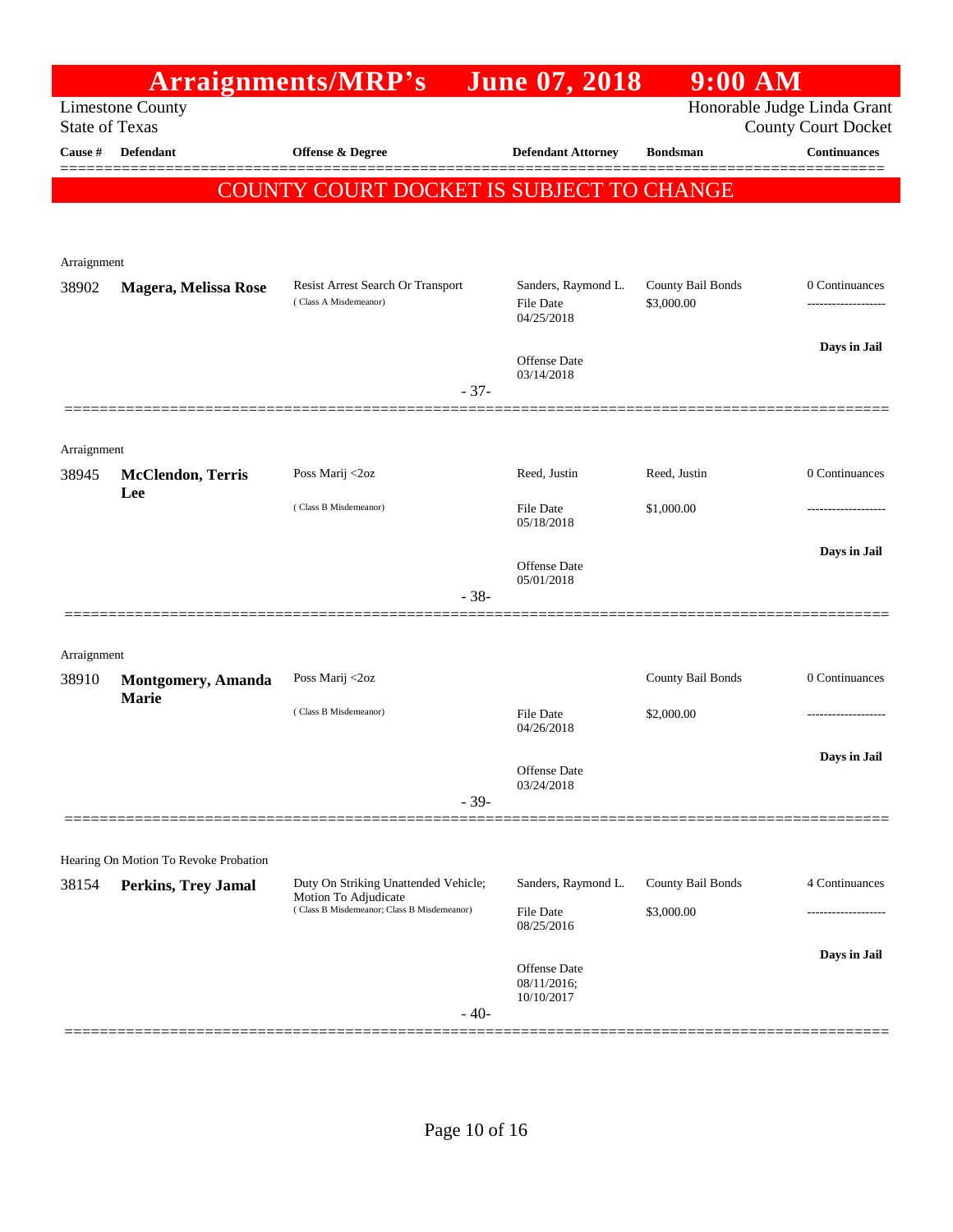|                                                  |                                                                        |                                       | <b>June 07, 2018</b>             | $9:00$ AM                                                               |                                                          |
|--------------------------------------------------|------------------------------------------------------------------------|---------------------------------------|----------------------------------|-------------------------------------------------------------------------|----------------------------------------------------------|
| <b>Limestone County</b><br><b>State of Texas</b> |                                                                        |                                       |                                  | Honorable Judge Linda Grant<br><b>County Court Docket</b>               |                                                          |
| Defendant                                        | Offense & Degree                                                       |                                       | <b>Defendant Attorney</b>        | <b>Bondsman</b>                                                         | <b>Continuances</b><br>=======                           |
|                                                  |                                                                        |                                       |                                  |                                                                         |                                                          |
|                                                  |                                                                        |                                       |                                  |                                                                         |                                                          |
| Arraignment                                      |                                                                        |                                       |                                  |                                                                         |                                                          |
| Ray, Ja'cobrien Malik                            | Poss Marij <2oz<br>(Class B Misdemeanor)                               |                                       | Reed, Benjie<br>File Date        | Reed, Benjie<br>\$2,000.00                                              | 0 Continuances                                           |
|                                                  |                                                                        |                                       |                                  |                                                                         |                                                          |
|                                                  |                                                                        |                                       | Offense Date<br>04/19/2018       |                                                                         | Days in Jail                                             |
|                                                  |                                                                        |                                       |                                  |                                                                         |                                                          |
|                                                  |                                                                        |                                       |                                  |                                                                         |                                                          |
|                                                  |                                                                        |                                       |                                  |                                                                         | 0 Continuances                                           |
|                                                  | (Class B Misdemeanor)                                                  |                                       | File Date<br>05/11/2018          | \$2,000.00                                                              |                                                          |
|                                                  |                                                                        |                                       | Offense Date                     |                                                                         | Days in Jail                                             |
|                                                  |                                                                        | $-42-$                                |                                  |                                                                         |                                                          |
|                                                  |                                                                        |                                       |                                  |                                                                         |                                                          |
|                                                  | Poss Cs Pg $3 < 28g$                                                   |                                       | Moore, David E.                  | Moore, David                                                            | 0 Continuances                                           |
|                                                  | (Class A Misdemeanor)                                                  |                                       | <b>File Date</b><br>05/11/2018   | \$3,000.00                                                              |                                                          |
|                                                  |                                                                        |                                       | Offense Date                     |                                                                         | Days in Jail                                             |
|                                                  |                                                                        | $43 -$                                |                                  |                                                                         |                                                          |
|                                                  |                                                                        |                                       |                                  |                                                                         |                                                          |
| Arraignment                                      |                                                                        |                                       |                                  |                                                                         |                                                          |
| <b>Reece, Dalton Perry</b>                       | Poss Marij <2oz<br>(Class B Misdemeanor)                               |                                       | Reed, Justin<br><b>File Date</b> | Reed, Justin<br>\$2,000.00                                              | 0 Continuances                                           |
|                                                  |                                                                        |                                       |                                  |                                                                         | Days in Jail                                             |
|                                                  |                                                                        |                                       | Offense Date<br>03/19/2018       |                                                                         |                                                          |
|                                                  | Arraignment<br>Ray, Tyrell Jerome<br>Arraignment<br>Ray, Tyrell Jerome | Arraignments/MRP's<br>Poss Marij <2oz | $-41-$<br>$-44-$                 | 05/11/2018<br>Moore, David E.<br>04/19/2018<br>04/19/2018<br>04/25/2018 | COUNTY COURT DOCKET IS SUBJECT TO CHANGE<br>Moore, David |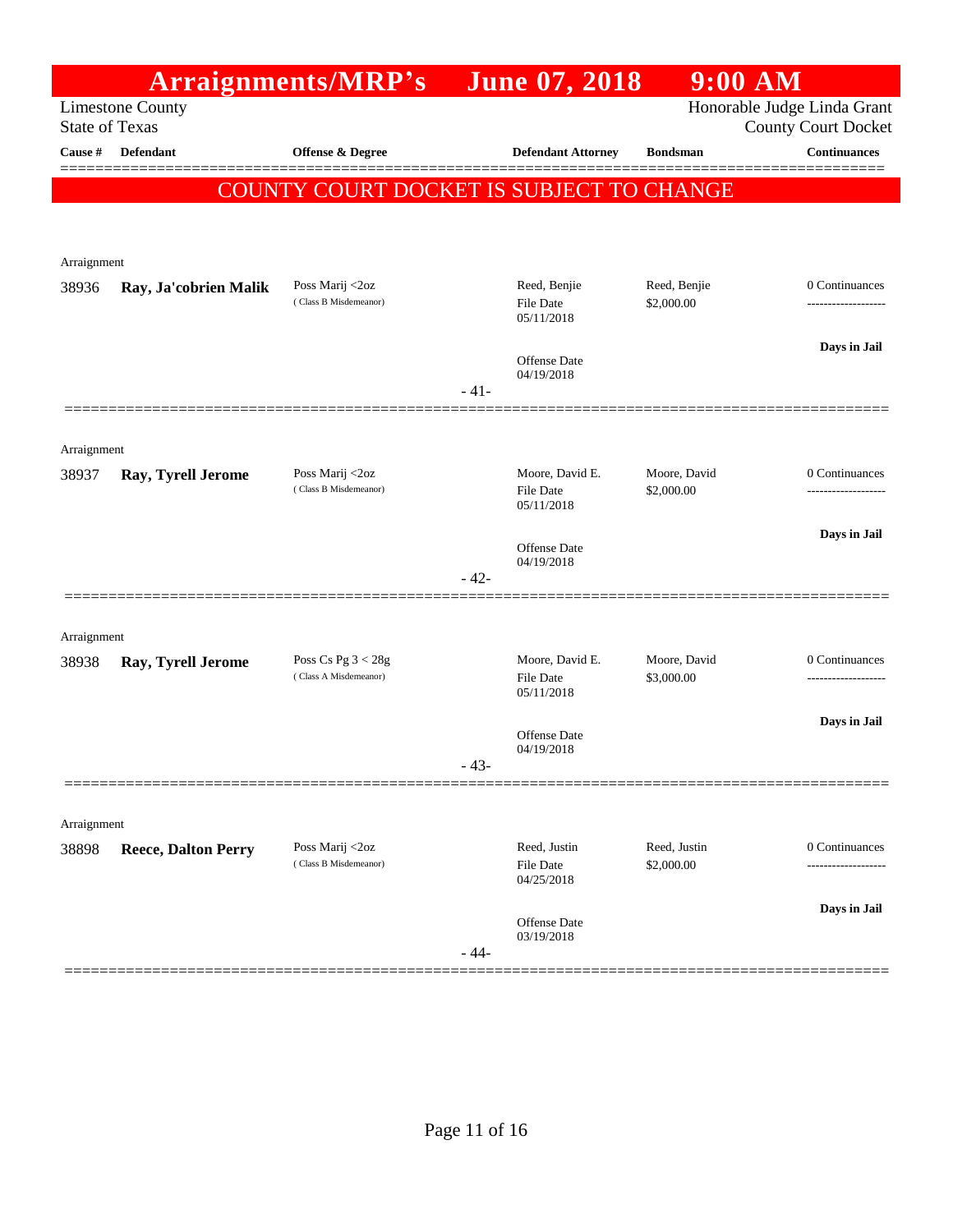|             |                                                  | <b>Arraignments/MRP's</b>                    |        | <b>June 07, 2018</b>           | $9:00$ AM         |                                                           |
|-------------|--------------------------------------------------|----------------------------------------------|--------|--------------------------------|-------------------|-----------------------------------------------------------|
|             | <b>Limestone County</b><br><b>State of Texas</b> |                                              |        |                                |                   | Honorable Judge Linda Grant<br><b>County Court Docket</b> |
| Cause #     | <b>Defendant</b>                                 | Offense & Degree                             |        | <b>Defendant Attorney</b>      | <b>Bondsman</b>   | <b>Continuances</b>                                       |
|             |                                                  | COUNTY COURT DOCKET IS SUBJECT TO CHANGE     |        |                                |                   |                                                           |
|             |                                                  |                                              |        |                                |                   |                                                           |
|             |                                                  |                                              |        |                                |                   |                                                           |
| Arraignment |                                                  |                                              |        | Reed, Justin                   | Reed, Justin      | 0 Continuances                                            |
| 38904       | <b>Reece, Dalton Perry</b>                       | Unl Carrying Weapon<br>(Class A Misdemeanor) |        | File Date<br>04/26/2018        | \$3,000.00        | -------------------                                       |
|             |                                                  |                                              |        | <b>Offense Date</b>            |                   | Days in Jail                                              |
|             |                                                  |                                              | $-45-$ | 03/19/2018                     |                   |                                                           |
|             |                                                  |                                              |        |                                |                   |                                                           |
|             | Show Cause Hearing                               |                                              |        |                                |                   |                                                           |
| 38642       | <b>Reed, Curtis Ray</b>                          | Poss Marij <2oz                              |        | Reed, Bobby                    | Reed, Bobby       | 0 Continuances                                            |
|             |                                                  | (Class B Misdemeanor)                        |        | <b>File Date</b><br>09/08/2017 | \$2,000.00        |                                                           |
|             |                                                  |                                              |        | <b>Offense Date</b>            |                   | Days in Jail                                              |
|             |                                                  |                                              |        | 08/06/2017                     |                   |                                                           |
|             |                                                  |                                              | $-46-$ |                                |                   |                                                           |
| Arraignment |                                                  |                                              |        |                                |                   |                                                           |
| 38953       | Robinson, Luther                                 | Driving While Intoxicated                    |        |                                | County Bail Bonds | 0 Continuances                                            |
|             |                                                  | (Class B Misdemeanor)                        |        | File Date<br>05/18/2018        | \$2,500.00        | .                                                         |
|             |                                                  |                                              |        |                                |                   | Days in Jail                                              |
|             |                                                  |                                              |        | Offense Date<br>03/06/2018     |                   |                                                           |
|             |                                                  |                                              | - 47-  |                                |                   |                                                           |
| Arraignment |                                                  |                                              |        |                                |                   |                                                           |
| 38927       | <b>Rodgers, Brittany</b>                         | Driving While Intoxicated Bac >=0.15         |        |                                | County Bail Bonds | 0 Continuances                                            |
|             | <b>Renee</b>                                     | (Class A Misdemeanor)                        |        | File Date<br>05/02/2018        | \$2,000.00        |                                                           |
|             |                                                  |                                              |        |                                |                   | Days in Jail                                              |
|             |                                                  |                                              |        | Offense Date<br>03/17/2018     |                   |                                                           |
|             |                                                  |                                              | $-48-$ |                                |                   |                                                           |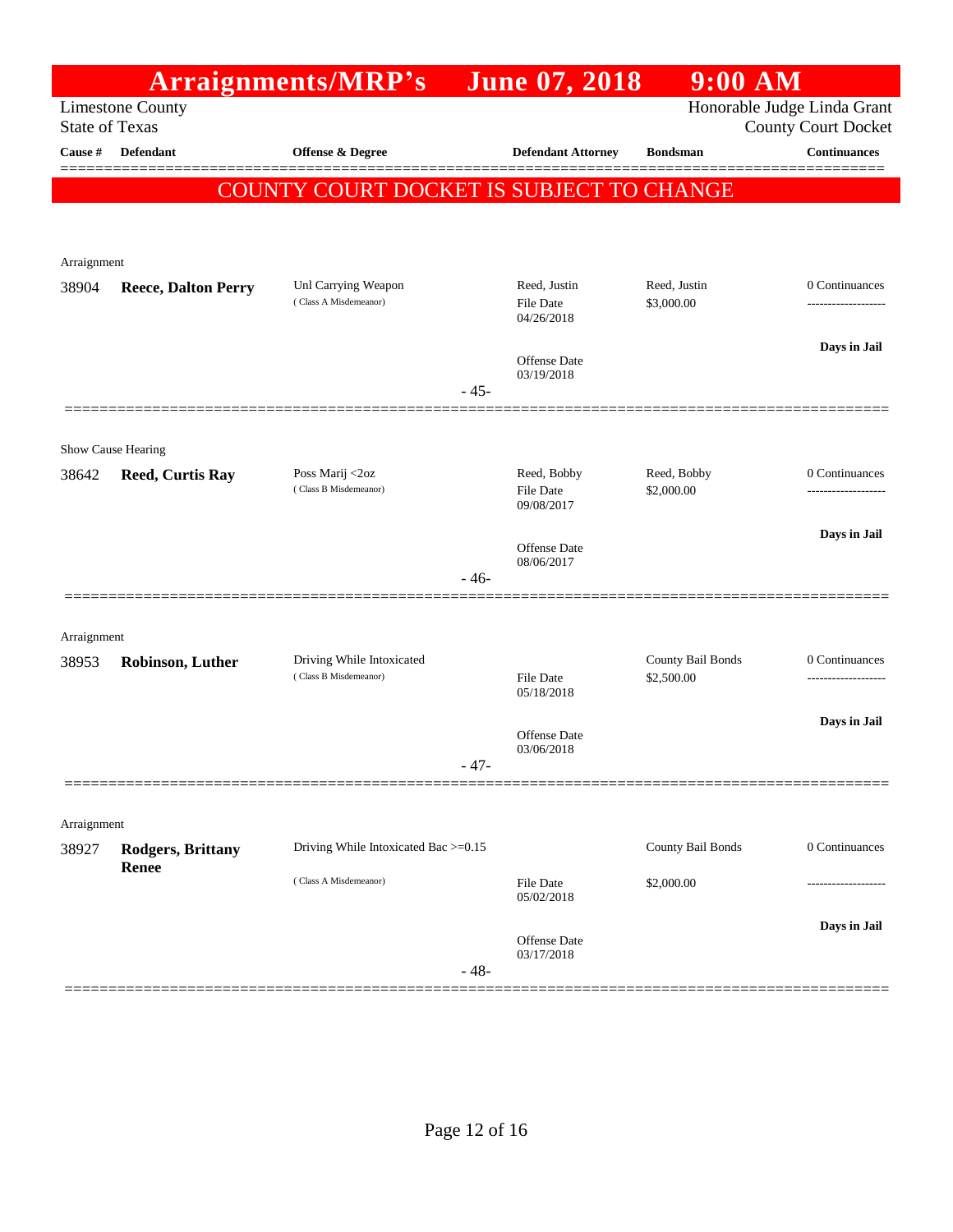| <b>Arraignments/MRP's</b>                        |                                       |                                                                                     | <b>June 07, 2018</b>           | $9:00$ AM                                                 |                                       |
|--------------------------------------------------|---------------------------------------|-------------------------------------------------------------------------------------|--------------------------------|-----------------------------------------------------------|---------------------------------------|
| <b>Limestone County</b><br><b>State of Texas</b> |                                       |                                                                                     |                                | Honorable Judge Linda Grant<br><b>County Court Docket</b> |                                       |
| Cause #                                          | <b>Defendant</b>                      | Offense & Degree                                                                    | <b>Defendant Attorney</b>      | <b>Bondsman</b>                                           | Continuances                          |
|                                                  |                                       |                                                                                     |                                |                                                           |                                       |
|                                                  |                                       | COUNTY COURT DOCKET IS SUBJECT TO CHANGE                                            |                                |                                                           |                                       |
|                                                  |                                       |                                                                                     |                                |                                                           |                                       |
| Arraignment<br>38909                             | Rowden, Benjamin                      | Poss Marij <2oz                                                                     |                                | County Bail Bonds                                         | 0 Continuances                        |
|                                                  | <b>Jerome</b>                         | (Class B Misdemeanor)                                                               | File Date                      | \$2,000.00                                                |                                       |
|                                                  |                                       |                                                                                     | 04/26/2018                     |                                                           |                                       |
|                                                  |                                       |                                                                                     | Offense Date                   |                                                           | Days in Jail                          |
|                                                  |                                       | $-49-$                                                                              | 03/24/2018                     |                                                           |                                       |
|                                                  |                                       |                                                                                     |                                |                                                           |                                       |
|                                                  | Hearing On Motion To Revoke Probation |                                                                                     |                                |                                                           |                                       |
| 38528                                            | Salas, Jaziel                         | Poss Marij <2oz; Motion To Adjudicate<br>(Class B Misdemeanor; Class B Misdemeanor) | <b>File Date</b>               | <b>Brazos River Bail Bonds</b><br>\$4,000.00              | 2 Continuances                        |
|                                                  |                                       |                                                                                     | 06/15/2017                     |                                                           | Days in Jail                          |
|                                                  |                                       |                                                                                     | Offense Date<br>05/02/2017;    |                                                           |                                       |
|                                                  |                                       | $-50-$                                                                              | 01/09/2018                     |                                                           |                                       |
|                                                  |                                       |                                                                                     |                                |                                                           |                                       |
| Arraignment                                      |                                       |                                                                                     |                                |                                                           |                                       |
| 38912                                            | Salazar, Jose<br>Guadalupe            | Poss Marij <2oz                                                                     |                                | County Bail Bonds                                         | 0 Continuances                        |
|                                                  |                                       | (Class B Misdemeanor)                                                               | <b>File Date</b><br>04/26/2018 | \$2,000.00                                                |                                       |
|                                                  |                                       |                                                                                     | Offense Date                   |                                                           | Days in Jail                          |
|                                                  |                                       | $-51-$                                                                              | 03/17/2018                     |                                                           |                                       |
|                                                  |                                       |                                                                                     |                                |                                                           |                                       |
| Arraignment                                      |                                       |                                                                                     |                                |                                                           |                                       |
| 38911                                            | <b>Scruggs, Juan Mazio</b>            | Poss Marij <2oz<br>(Class B Misdemeanor)                                            | File Date                      | County Bail Bonds<br>\$2,000.00                           | 0 Continuances<br>------------------- |
|                                                  |                                       |                                                                                     | 04/26/2018                     |                                                           |                                       |
|                                                  |                                       |                                                                                     | Offense Date                   |                                                           | Days in Jail                          |
|                                                  |                                       | $-52-$                                                                              | 03/25/2018                     |                                                           |                                       |
|                                                  |                                       |                                                                                     |                                |                                                           |                                       |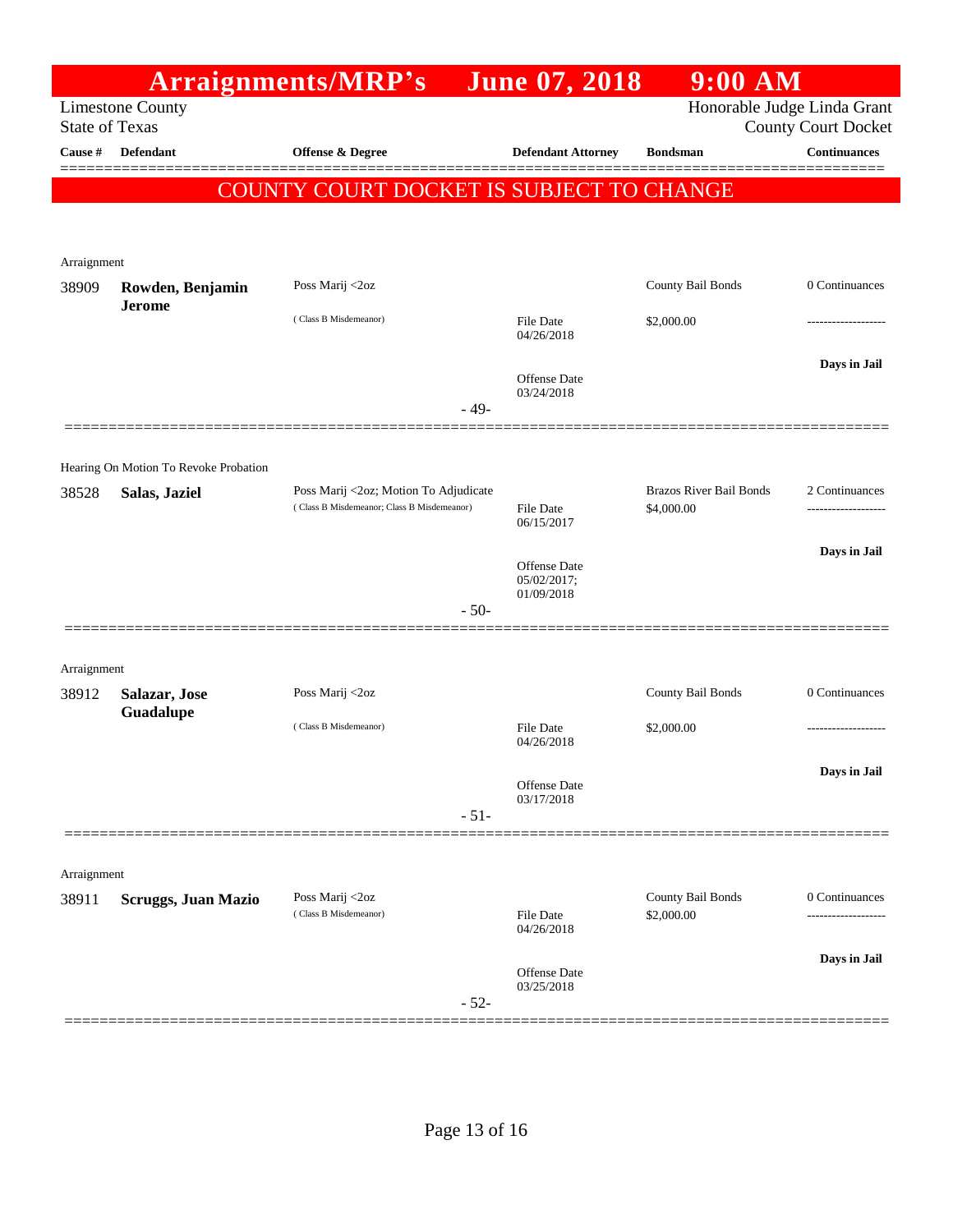| <b>Arraignments/MRP's</b> |                                          |                                                                            | <b>June 07, 2018</b>                      | $9:00$ AM                       |                                                           |
|---------------------------|------------------------------------------|----------------------------------------------------------------------------|-------------------------------------------|---------------------------------|-----------------------------------------------------------|
| <b>State of Texas</b>     | <b>Limestone County</b>                  |                                                                            |                                           |                                 | Honorable Judge Linda Grant<br><b>County Court Docket</b> |
| Cause #                   | Defendant                                | Offense & Degree                                                           | <b>Defendant Attorney</b>                 | <b>Bondsman</b>                 | <b>Continuances</b>                                       |
|                           |                                          |                                                                            |                                           |                                 | ====                                                      |
|                           |                                          | COUNTY COURT DOCKET IS SUBJECT TO CHANGE                                   |                                           |                                 |                                                           |
|                           | Hearing On Motion To Revoke Probation    |                                                                            |                                           |                                 |                                                           |
| 37734                     | <b>Severns, Lacy</b><br><b>Chresteen</b> | Poss Marij <2oz; Motion To Revoke<br>Probation                             | Spivey, Shirley                           | County Bail Bonds               | 11 Continuances                                           |
|                           |                                          | (Class B Misdemeanor; Class B Misdemeanor)                                 | File Date<br>12/10/2015                   | \$2,000.00                      |                                                           |
|                           |                                          |                                                                            | Offense Date<br>10/20/2015;<br>08/28/2017 |                                 | <b>25 Days in Jai</b>                                     |
|                           |                                          | $-53-$                                                                     |                                           |                                 |                                                           |
| Arraignment               |                                          |                                                                            |                                           |                                 |                                                           |
| 38924                     | <b>Sherrod, David Keith</b>              | Driving W/Lic Inv W/Prev<br>Conv/Susp/W/O Fin Res<br>(Class B Misdemeanor) |                                           | County Bail Bonds               | 0 Continuances                                            |
|                           |                                          |                                                                            | File Date<br>04/30/2018                   | \$2,000.00                      |                                                           |
|                           |                                          |                                                                            | Offense Date<br>03/14/2018                |                                 | Days in Jail                                              |
|                           |                                          | $-54-$                                                                     |                                           |                                 |                                                           |
| Arraignment               |                                          |                                                                            |                                           |                                 |                                                           |
| 38916                     | Smith, Lovo, Jr.                         | Occupational License<br>(Class B Misdemeanor)                              | <b>File Date</b>                          | County Bail Bonds<br>\$2,000.00 | 0 Continuances                                            |
|                           |                                          |                                                                            | 04/30/2018                                |                                 |                                                           |
|                           |                                          |                                                                            | Offense Date<br>03/15/2018                |                                 | Days in Jail                                              |
|                           |                                          | $-55-$                                                                     |                                           |                                 |                                                           |
| Hearing                   |                                          |                                                                            |                                           |                                 |                                                           |
| 38837                     | Smith, Tawakani                          | Fail To Identify Fugitive Intent Give<br>False Info                        | Reed, Benjie                              | Reed, Benjie                    | 0 Continuances                                            |
|                           |                                          | (Class A Misdemeanor)                                                      | File Date<br>02/23/2018                   | \$3,000.00                      |                                                           |
|                           |                                          |                                                                            | Offense Date                              |                                 | Days in Jail                                              |
|                           |                                          | $-56-$                                                                     | 02/14/2018                                |                                 |                                                           |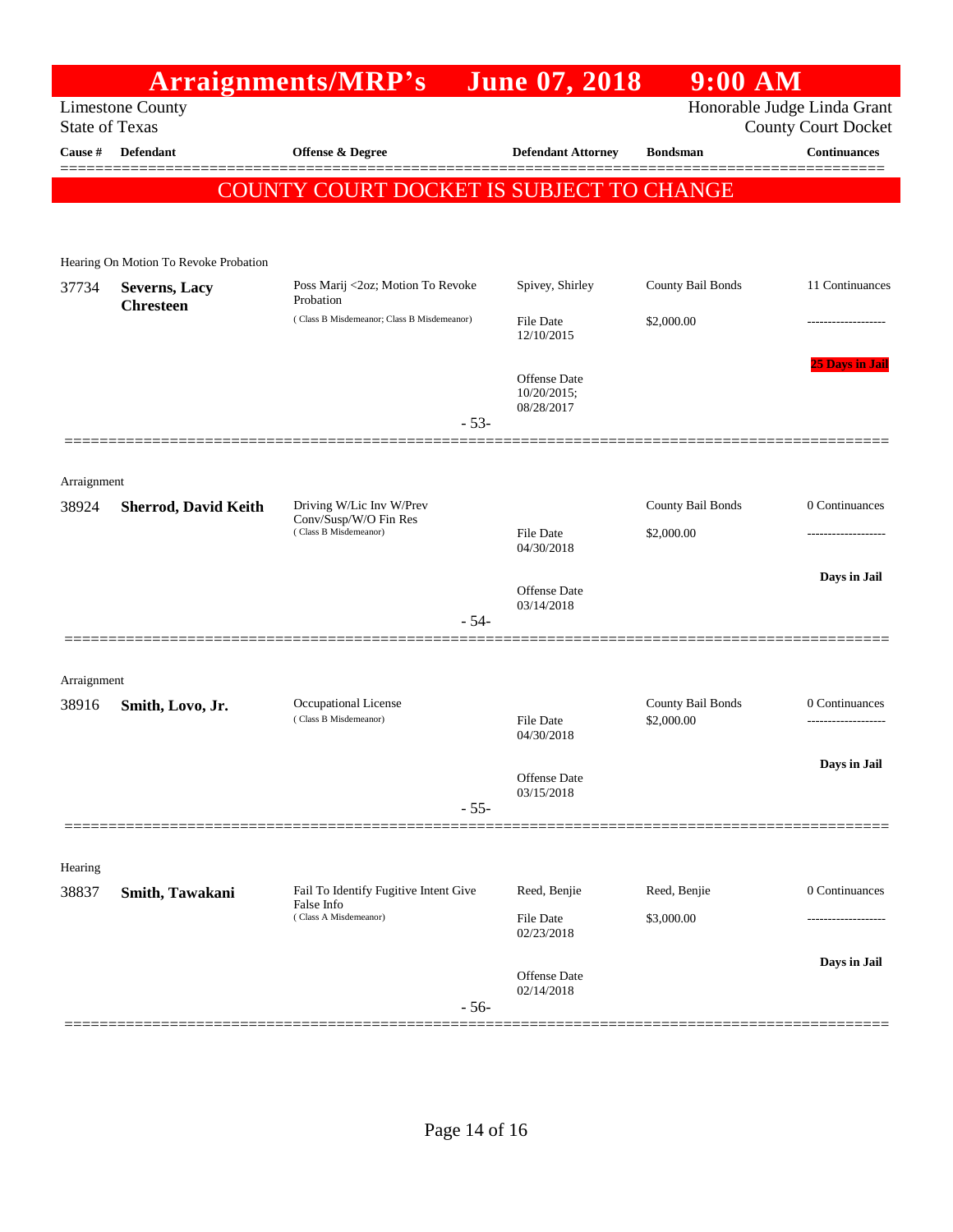## **Arraignments/MRP's** June 07, 2018 9:00 AM<br> **And Honorable Judge**

Limestone County<br>
State of Texas<br>
County Court Docket County Court Docket

| Cause #     | <b>Defendant</b>                                            | <b>Offense &amp; Degree</b>                                                         | <b>Defendant Attorney</b>   | <b>Bondsman</b>           | <b>Continuances</b> |
|-------------|-------------------------------------------------------------|-------------------------------------------------------------------------------------|-----------------------------|---------------------------|---------------------|
|             |                                                             | COUNTY COURT DOCKET IS SUBJECT TO CHANGE                                            |                             |                           |                     |
|             |                                                             |                                                                                     |                             |                           |                     |
|             |                                                             |                                                                                     |                             |                           |                     |
| 37328       | Hearing On Motion To Revoke Probation<br>Soto, Anselmo Mora | Driving While Intoxicated/open Alch                                                 |                             | Ace Bail Bonds - Crockett | 2 Continuances      |
|             |                                                             | Container; Motion To Revoke Probation<br>(Class B Misdemeanor; Class B Misdemeanor) | <b>File Date</b>            | \$3,000.00                |                     |
|             |                                                             |                                                                                     | 02/10/2015                  |                           |                     |
|             |                                                             |                                                                                     | Offense Date<br>09/07/2014; |                           | Days in Jail        |
|             |                                                             | $-57-$                                                                              | 04/19/2017                  |                           |                     |
|             |                                                             |                                                                                     |                             |                           |                     |
| Arraignment |                                                             |                                                                                     |                             |                           |                     |
| 38941       | <b>Stone, Triston</b>                                       | Poss Marij <2oz                                                                     |                             | County Bail Bonds         | 0 Continuances      |
|             | <b>Anthony</b>                                              | (Class B Misdemeanor)                                                               | File Date<br>05/11/2018     | \$2,000.00                |                     |
|             |                                                             |                                                                                     |                             |                           | Days in Jail        |
|             |                                                             |                                                                                     | Offense Date<br>04/11/2018  |                           |                     |
|             |                                                             | $-58-$                                                                              |                             |                           |                     |
|             |                                                             |                                                                                     |                             |                           |                     |
| Arraignment |                                                             |                                                                                     |                             |                           |                     |
| 38881       | <b>Thompkin, Charles</b><br>Edward                          | Driving W/Lic Inv W/Prev<br>Conv/Susp/W/O Fin Res                                   |                             | County Bail Bonds         | 1 Continuances      |
|             |                                                             | (Class B Misdemeanor)                                                               | File Date<br>04/10/2018     | \$1,000.00                |                     |
|             |                                                             |                                                                                     |                             |                           | Days in Jail        |
|             |                                                             |                                                                                     | Offense Date<br>01/31/2018  |                           |                     |
|             |                                                             | $-59-$                                                                              |                             |                           |                     |
|             |                                                             |                                                                                     |                             |                           |                     |
|             | Hearing On Motion To Revoke Probation                       |                                                                                     |                             |                           |                     |
| 38259       | <b>Thompson, Paul Tyler</b>                                 | Poss Cs Pg 3 < 28g; Motion To Revoke<br>Probation                                   |                             | County Bail Bonds         | 0 Continuances      |
|             |                                                             | (Class A Misdemeanor; Class A Misdemeanor)                                          | File Date<br>11/28/2016     | \$4,000.00                |                     |
|             |                                                             |                                                                                     | Offense Date                |                           | Days in Jail        |
|             |                                                             |                                                                                     | 10/18/2016;                 |                           |                     |
|             |                                                             | $-60-$                                                                              | 05/03/2018                  |                           |                     |